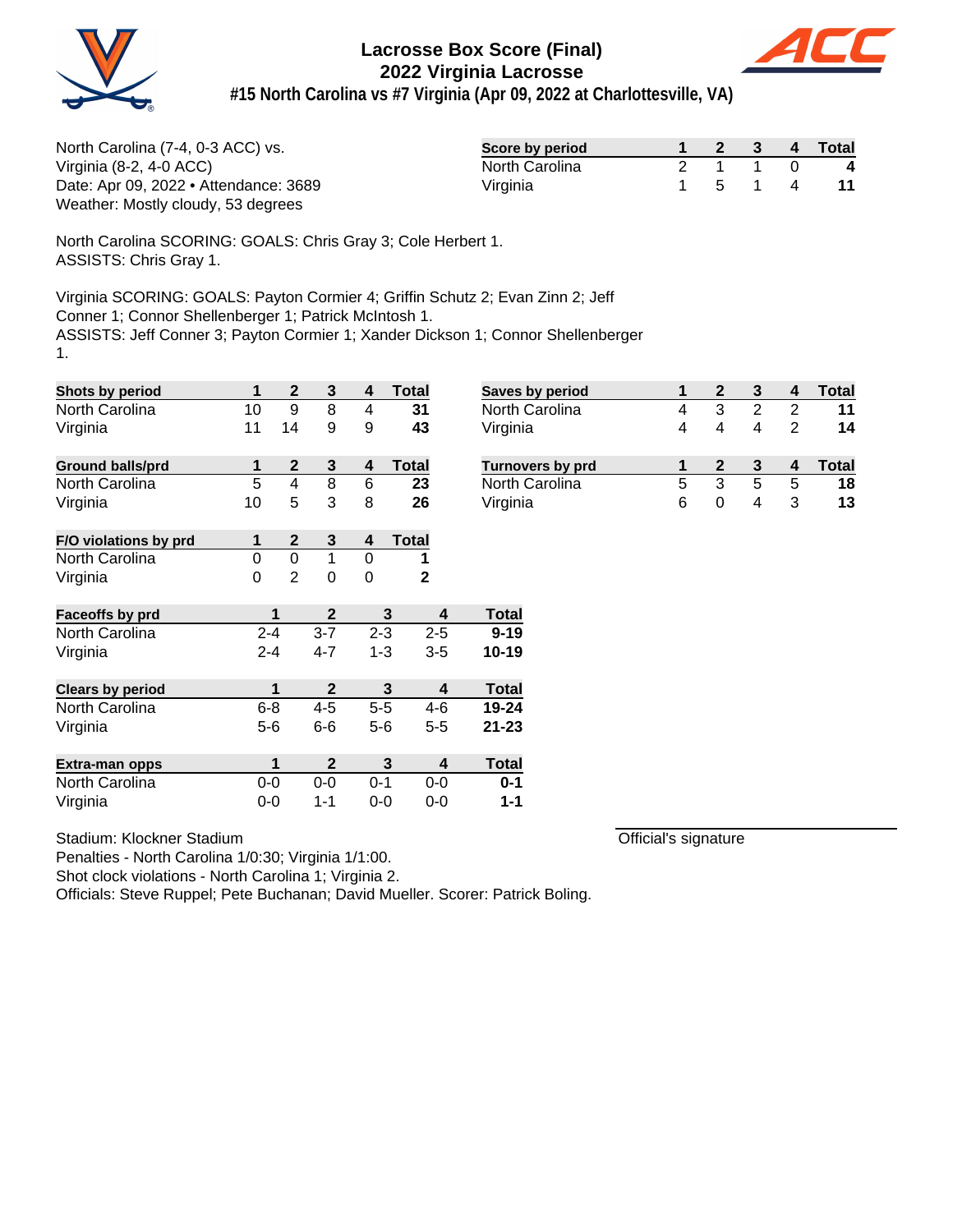



**#15 North Carolina vs #7 Virginia (Apr 09, 2022 at Charlottesville, VA)**

# **Virginia**

| Pos          | ##                   | <b>Player</b>               | G                        | A                        | Pts                      |                          | Sh SOG                   | <b>GB</b><br>Face        |                          | то                       | <b>CT</b>                | Pens                         |
|--------------|----------------------|-----------------------------|--------------------------|--------------------------|--------------------------|--------------------------|--------------------------|--------------------------|--------------------------|--------------------------|--------------------------|------------------------------|
| a            | 1                    | <b>Connor Shellenberger</b> | 1                        | 1                        | $\overline{2}$           | 6                        | 3                        | $\overline{2}$           |                          | 3                        |                          |                              |
| a            | 24                   | Payton Cormier              | $\overline{4}$           | $\overline{1}$           | 5                        | 9                        | 6                        | $\overline{2}$           | $\overline{\phantom{0}}$ | $\overline{\phantom{0}}$ | $\overline{a}$           |                              |
| a            | 26                   | <b>Griffin Schutz</b>       | $\overline{2}$           | ÷,                       | $\overline{2}$           | 6                        | 2                        | $\overline{2}$           | ÷                        | $\overline{\phantom{a}}$ |                          | ۰                            |
| m            | 4                    | <b>Jeff Conner</b>          | 1                        | 3                        | $\overline{\mathbf{4}}$  | $\overline{2}$           | $\overline{2}$           | 3                        |                          | 4                        | $\overline{\phantom{0}}$ |                              |
| m            | 10                   | Xander Dickson              | ۰                        | 1                        | 1                        | 6                        | 4                        | ä,                       |                          | ٠                        | ۰                        |                              |
| m            | 33                   | Peter Garno                 | -                        |                          | $\overline{\phantom{0}}$ | 6                        | 1                        | $\overline{\phantom{0}}$ | $\overline{a}$           | -                        | $\overline{\phantom{0}}$ |                              |
| d            | 11                   | <b>Cade Saustad</b>         | ۰                        |                          | ÷,                       |                          | -                        | $\overline{2}$           | L                        | $\overline{\phantom{0}}$ | $\overline{2}$           |                              |
| d            | 22                   | <b>Quentin Matsui</b>       | $\overline{\phantom{0}}$ | $\overline{\phantom{0}}$ | -                        | -                        | $\overline{\phantom{a}}$ | $\overline{1}$           | $\overline{\phantom{0}}$ | $\overline{\phantom{0}}$ | $\overline{\phantom{0}}$ | $\overline{\phantom{0}}$     |
| d            | 39                   | <b>Cole Kastner</b>         |                          |                          |                          |                          | ÷,                       | 1                        |                          |                          | $\overline{2}$           |                              |
| $\mathsf{g}$ | 41                   | <b>Matthew Nunes</b>        | -                        |                          | ٠                        |                          | $\overline{\phantom{0}}$ | 3                        |                          | 1                        | 1                        |                              |
|              |                      | -- Substitutes --           |                          |                          |                          |                          |                          |                          |                          |                          |                          |                              |
|              | 0                    | Evan Zinn                   | $\overline{2}$           | -                        | $\overline{2}$           | $\overline{\mathbf{4}}$  | $\overline{2}$           | -                        |                          |                          |                          |                              |
|              | 8                    | Danny Parker                | ۰                        | L                        | ÷,                       |                          | $\blacksquare$           |                          |                          | ۰                        | ä,                       |                              |
|              | 12                   | <b>Jack Simmons</b>         | -                        |                          | $\overline{\phantom{0}}$ | 1                        | $\overline{a}$           | $\mathbf{1}$             |                          |                          |                          |                              |
|              | 14                   | <b>Will Cory</b>            | ۰                        |                          | ÷,                       | 1                        | 1                        | L                        |                          | 1                        |                          |                              |
|              | 16                   | George Fulton               | -                        |                          | -                        |                          | $\overline{a}$           | -                        | Ē,                       |                          |                          |                              |
|              | 18                   | <b>Patrick McIntosh</b>     | 1                        | ۰                        | 1                        | 1                        | 1                        | $\blacksquare$           |                          |                          |                          |                              |
|              | 23                   | Petey LaSalla               | $\overline{\phantom{0}}$ | $\overline{\phantom{a}}$ | $\overline{\phantom{a}}$ | $\overline{\phantom{a}}$ | $\overline{\phantom{a}}$ | $\overline{4}$           | $10 - 18$                | -                        | $\overline{\phantom{a}}$ | $\qquad \qquad \blacksquare$ |
|              | 25                   | <b>Scott Bower</b>          |                          |                          | ۰                        |                          | ٠                        | 4                        |                          |                          |                          |                              |
|              | 32                   | <b>Grayson Sallade</b>      | -                        |                          | $\overline{\phantom{0}}$ | 1                        | $\overline{\phantom{0}}$ |                          |                          | $\overline{\phantom{0}}$ | $\overline{2}$           |                              |
|              | 34                   | Noah Chizmar                |                          |                          | ٠                        |                          | ۰                        |                          |                          | 1                        | ÷,                       |                              |
|              | 40                   | Gable Braun                 | -                        |                          | $\overline{\phantom{a}}$ |                          | -                        |                          | $0 - 1$                  | $\overline{\phantom{a}}$ | -                        |                              |
|              | 43                   | Mitchell Whalen             | ۰                        | ÷                        | ÷,                       |                          | L,                       | 1                        |                          | $\overline{\phantom{a}}$ | ۰                        | $1 - 1:00$                   |
|              | 44                   | Jake Giulieri               |                          |                          |                          |                          |                          |                          |                          |                          | $\overline{\phantom{0}}$ |                              |
|              | 45                   | Ben Wayer                   |                          |                          |                          |                          |                          |                          |                          | ۰                        | 1                        |                              |
|              | 49                   | <b>Jack Peele</b>           |                          |                          |                          |                          |                          |                          |                          | $\overline{\phantom{0}}$ | $\overline{\phantom{0}}$ |                              |
|              |                      | <b>Totals</b>               | 11                       | 6                        | 17                       | 43                       | 22                       | 26                       | $10 - 19$                | 13                       | 8                        | $1 - 1:00$                   |
|              |                      |                             |                          |                          |                          |                          |                          |                          |                          |                          |                          |                              |
| ##           |                      | <b>Goalkeepers</b>          | <b>Minutes</b>           | GA                       |                          | W/L                      |                          | <b>Saves</b>             |                          |                          |                          |                              |
| 41           | <b>Matthew Nunes</b> |                             | 60:00                    |                          | 4                        | W                        |                          |                          | 14                       |                          |                          |                              |

Win-Matthew Nunes (8-2).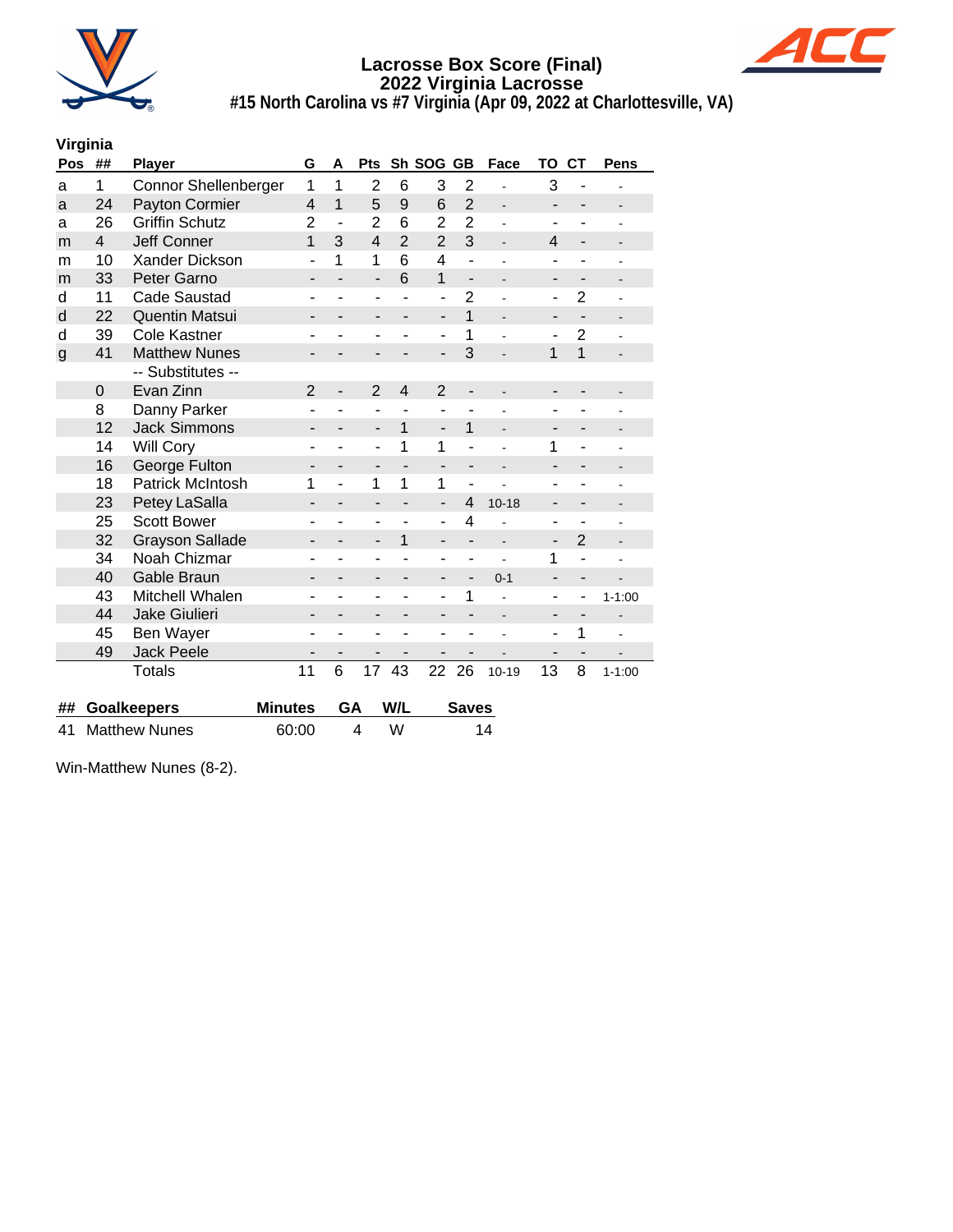



**#15 North Carolina vs #7 Virginia (Apr 09, 2022 at Charlottesville, VA)**

# **North Carolina**

| Pos          | ##             | <b>Player</b>          | G              | A | Pts                      |                | Sh SOG                       | <b>GB</b>                | Face                         | то             | <b>CT</b>                | Pens       |
|--------------|----------------|------------------------|----------------|---|--------------------------|----------------|------------------------------|--------------------------|------------------------------|----------------|--------------------------|------------|
| a            | 4              | Chris Gray             | 3              | 1 | 4                        | 6              | 5                            | $\overline{2}$           |                              | 3              |                          |            |
| a            | 9              | Jacob Kelly            |                |   | $\overline{a}$           | 5              | 1                            | $\mathbf{1}$             |                              | $\overline{2}$ | $\overline{\phantom{0}}$ |            |
| a            | 0              | Lance Tillman          |                |   | ÷,                       | 4              | 3                            | ä,                       | ä,                           | $\blacksquare$ |                          |            |
| m            | 8              | Nicky Solomon          |                |   | -                        | $\overline{2}$ | $\qquad \qquad \blacksquare$ | -                        | $\qquad \qquad \blacksquare$ | $\overline{2}$ | $\overline{\phantom{0}}$ |            |
| m            | 1              | <b>Cole Herbert</b>    | 1              |   | 1                        | 4              | 3                            | $\mathbf{1}$             |                              |                |                          |            |
| m            | 5              | Ha. Schertzinger       |                |   | $\overline{\phantom{0}}$ | 3              | $\mathbf{1}$                 | $\overline{\phantom{a}}$ |                              | 1              | $\overline{\phantom{0}}$ |            |
| d            | 16             | Sean Morris            |                |   | ۰                        |                | ٠                            |                          |                              | $\blacksquare$ | 1                        |            |
| d            | 22             | Evan Egan              |                |   |                          |                | $\blacksquare$               | 1                        |                              | 1              |                          |            |
| d            | 90             | <b>Blake Gable</b>     |                |   |                          |                | $\overline{\phantom{a}}$     | 3                        |                              |                | $\overline{2}$           |            |
| $\mathsf{g}$ | 39             | <b>Collin Krieg</b>    | ۰              |   |                          |                | $\overline{\phantom{a}}$     | 1                        | $\overline{\phantom{a}}$     |                |                          |            |
|              |                | -- Substitutes --      |                |   |                          |                |                              |                          |                              |                |                          |            |
|              | $\overline{2}$ | He. Schertzinger       |                |   |                          | $\overline{2}$ |                              |                          |                              |                |                          |            |
|              | 3              | Andrew Tyeryar         |                |   | ۰                        |                | $\overline{\phantom{a}}$     | 1                        | $5 - 11$                     | ٠              | ۰                        | $1 - 0.30$ |
|              | $\overline{7}$ | Zac Tucci              |                |   |                          |                | $\overline{\phantom{0}}$     | 1                        | $2 - 4$                      | 1              |                          |            |
|              | 15             | Antonio DeMarco        |                |   |                          | $\overline{2}$ | $\overline{2}$               | 1                        |                              | 1              |                          |            |
|              | 17             | Ryan O'Connell         | -              |   | -                        | $\mathbf{1}$   | $\mathbf{1}$                 | $\overline{\phantom{0}}$ |                              | 1              | $\overline{\phantom{0}}$ |            |
|              | 19             | Cooper Frankenheim     |                |   |                          |                | ٠                            |                          |                              |                |                          |            |
|              | 21             | Dewey Egan             |                |   |                          |                | $\blacksquare$               |                          | $\overline{\phantom{m}}$     |                |                          |            |
|              | 24             | Paul Barton            |                |   |                          |                | $\blacksquare$               | 5                        |                              | $\overline{2}$ | ۰                        |            |
|              | 30             | Dominic Pryor          | -              |   | -                        |                | $\overline{\phantom{a}}$     | 1                        | $\overline{\phantom{0}}$     | 1              | $\overline{\phantom{a}}$ | -          |
|              | 31             | <b>Connor Maher</b>    |                |   | ÷                        | 1              | 1                            | $\overline{2}$           |                              |                | 1                        |            |
|              | 36             | <b>Graham Schwartz</b> |                |   |                          |                | $\overline{\phantom{a}}$     | 1                        | $2 - 4$                      |                |                          |            |
|              | 43             | <b>Tyler Schwarz</b>   |                |   | ۰                        |                | $\blacksquare$               | 1                        | ÷                            | $\blacksquare$ | 1                        |            |
|              | 44             | P.J. Zinsner           |                |   |                          |                | -                            |                          |                              | 1              |                          |            |
|              | 88             | Alex Breschi           |                |   | ۰                        | 1              | 1                            | 1                        |                              |                | ۰                        |            |
|              |                | <b>Totals</b>          | $\overline{4}$ | 1 | 5                        | 31             | 18                           | 23                       | $9 - 19$                     | 18             | 5                        | $1 - 0:30$ |
|              |                |                        |                |   |                          |                |                              |                          |                              |                |                          |            |

| ## Goalkeepers  | Minutes GA W/L |  | Saves |
|-----------------|----------------|--|-------|
| 39 Collin Krieg | 60:00 11       |  | 11    |

Loss-Collin Krieg (7-4).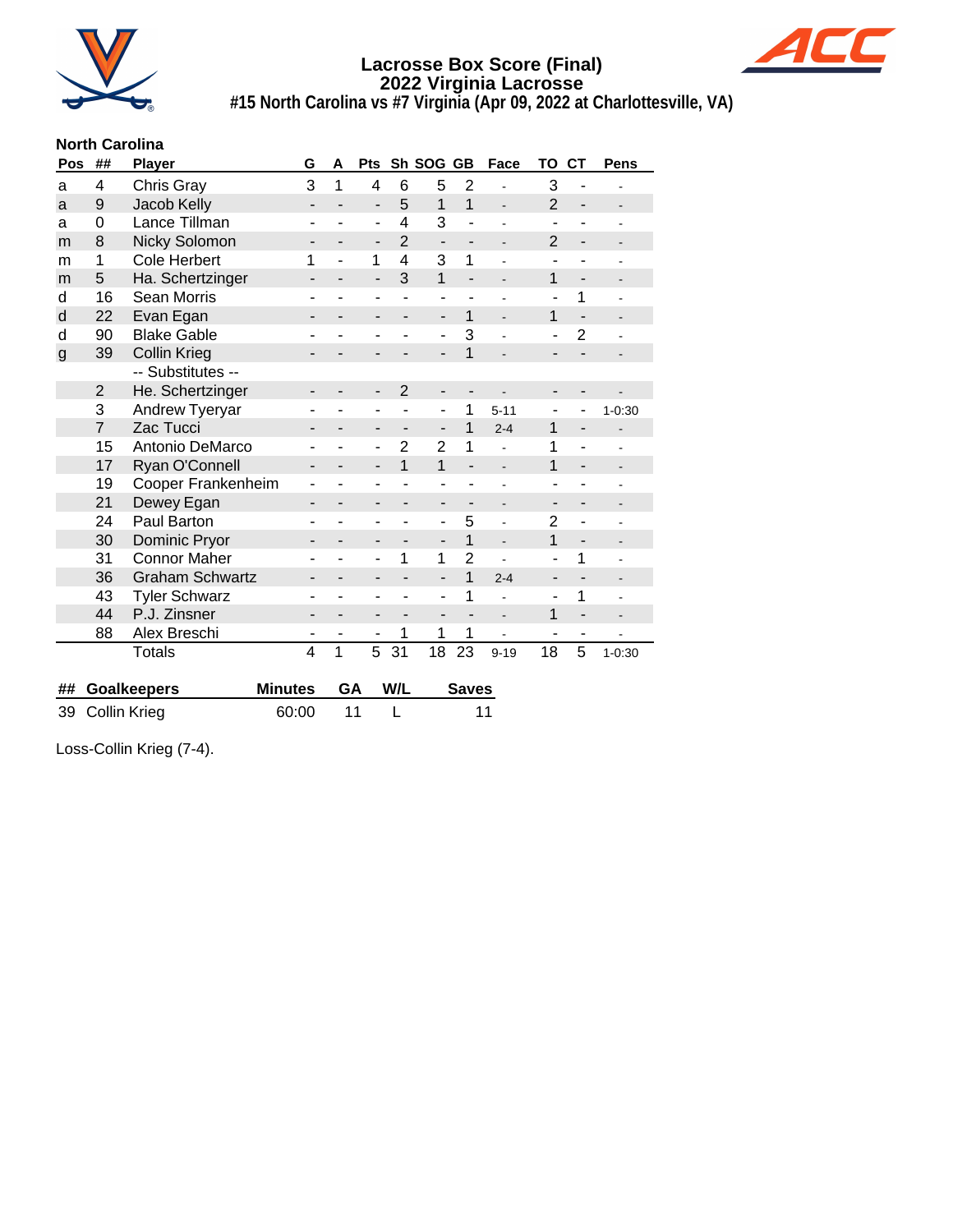



# **#15 North Carolina vs #7 Virginia (Apr 09, 2022 at Charlottesville, VA)**

#### **Scoring Summary:**

| No. Prd |                 |           | Time Team | Type | <b>Goal Scorer</b>        | <b>Assist</b>             | <b>Home-Vis</b> |
|---------|-----------------|-----------|-----------|------|---------------------------|---------------------------|-----------------|
|         | 1st             | 13:01     | VA        | Even | Payton Cormier (31)       | Unassisted                | 1-0             |
| 2.      |                 | 10:05 NC  |           | Even | Chris Gray (37)           | Unassisted                | $1 - 1$         |
| 3.      |                 | 6:06 NC   |           | Even | Chris Gray (38)           | Unassisted                | $1 - 2$         |
| 4.      | 2 <sub>nd</sub> | 11:26     | - VA      | Even | Evan Zinn (4)             | Xander Dickson (7)        | $2 - 2$         |
| 5.      |                 | 7:57 NC   |           | Even | Cole Herbert (12)         | Chris Gray (26)           | $2 - 3$         |
| 6.      |                 | 7:12 VA   |           | UP   | Patrick McIntosh (4)      | Payton Cormier (4)        | $3 - 3$         |
| 7.      |                 | 4:59      | - VA      | Even | Griffin Schutz (14)       | Unassisted                | $4 - 3$         |
| 8.      |                 | $2:26$ VA |           | Even | Payton Cormier (32)       | Jeff Conner (6)           | $5 - 3$         |
| 9.      |                 | $0:15$ VA |           | Even | Payton Cormier (33)       | Connor Shellenberger (33) | $6 - 3$         |
| 10.     | 3rd             | 7:22 VA   |           | Even | Jeff Conner (5)           | Unassisted                | $7 - 3$         |
| 11.     |                 | 3:05 NC   |           | Even | Chris Gray (39)           | Unassisted                | $7 - 4$         |
| 12.     | 4th             | 12:10     | VA        | Even | Connor Shellenberger (23) | Unassisted                | $8 - 4$         |
| 13.     |                 | 7:55      | VA        | Even | Griffin Schutz (15)       | Unassisted                | $9 - 4$         |
| 14.     |                 | 4:44 VA   |           | Even | Payton Cormier (34)       | Jeff Conner (7)           | $10 - 4$        |
| 15.     |                 | 1:41      | VA        | Even | Evan Zinn (5)             | Jeff Conner (8)           | $11 - 4$        |

# **Penalty Summary:**

| <b>Prd</b> | Time     | Team | <b>Plaver</b>      | Min       | <b>Offense</b>    |
|------------|----------|------|--------------------|-----------|-------------------|
| 2nd        | 07:34 NC |      | 3-Andrew Tyeryar   |           | $0:30$ PP OFFSIDE |
| 3rd        | 02:54 VA |      | 43-Mitchell Whalen | $1:00$ PP | <b>TRIPPING</b>   |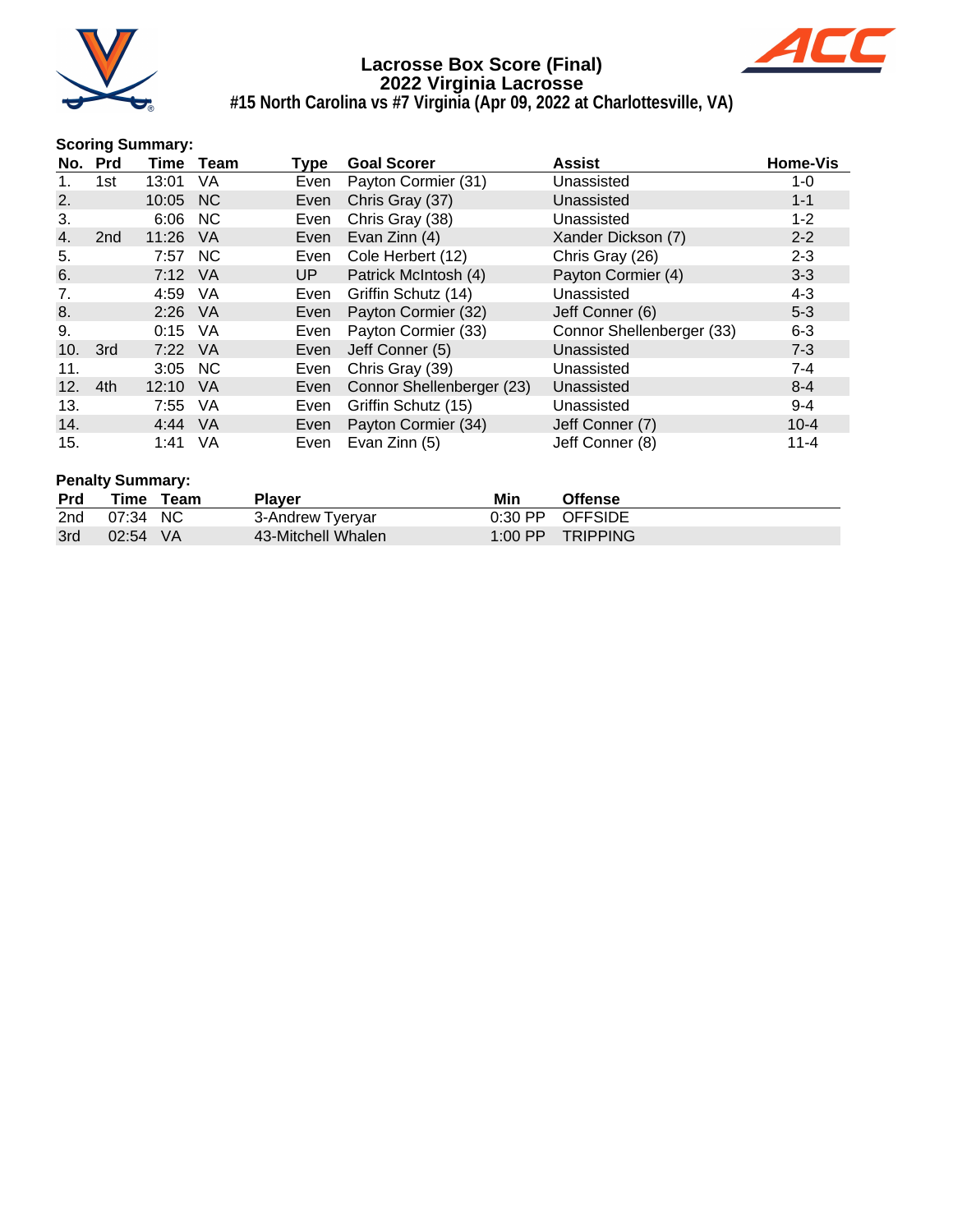

# **Play-by-Play Summary (1st period)**



**#15 North Carolina vs #7 Virginia (Apr 09, 2022 at Charlottesville, VA)**

## **North Carolina Starters:**

| A | 4  | <b>Chris Gray</b>    |
|---|----|----------------------|
| A | 9  | Jacob Kelly          |
| A | 0  | Lance Tillman        |
| M | 8  | <b>Nicky Solomon</b> |
| М | 1  | <b>Cole Herbert</b>  |
| M | 5  | Ha. Schertzinger     |
| D | 16 | Sean Morris          |
| D | 22 | Evan Egan            |
| D | 90 | <b>Blake Gable</b>   |
| G | 39 | <b>Collin Krieg</b>  |

#### **Virginia Starters:**

| . |    | .                           |
|---|----|-----------------------------|
| Α | 1  | <b>Connor Shellenberger</b> |
| A | 24 | <b>Payton Cormier</b>       |
| Α | 26 | <b>Griffin Schutz</b>       |
| M | 4  | Jeff Conner                 |
| М | 10 | Xander Dickson              |
| M | 33 | Peter Garno                 |
| D | 11 | Cade Saustad                |
| D | 22 | <b>Quentin Matsui</b>       |
| D | 39 | Cole Kastner                |
| G | 41 | <b>Matthew Nunes</b>        |
|   |    |                             |

- 15:00 Collin Krieg at goalie for NC.
- 15:00 Matthew Nunes at goalie for VA.
- 15:00 Start of 1st period [15:00].
- 15:00 Faceoff Zac Tucci vs Petey LaSalla won by NC, [15:00] Ground ball pickup by NC Paul Barton.
- 14:38 Clear attempt by NC good.
- 14:13 Shot by NC Jacob Kelly WIDE.
- 14:00 Shot by NC Ha. Schertzinger WIDE.
- 13:38 Shot by NC Jacob Kelly WIDE.
- 13:34 Shot clock violation by NC.
- 13:31 Clear attempt by VA good.
- 13:08 Shot by VA Xander Dickson, SAVE Collin Krieg.
- 13:04 Ground ball pickup by VA Payton Cormier.
- 13:01 GOAL by VA Payton Cormier (FIRST GOAL), goal number 31 for season.

#### **NORTH CAROLINA 0, VIRGINIA 1**

- 13:01 Faceoff Zac Tucci vs Petey LaSalla won by VA.
- 12:20 Shot by VA Peter Garno WIDE.
- 12:16 Ground ball pickup by VA Connor Shellenberger.
- 12:00 Ground ball pickup by VA Jeff Conner.
- 11:55 Shot by VA Payton Cormier, SAVE Collin Krieg.
- 11:52 Ground ball pickup by NC Blake Gable.
- 11:46 Clear attempt by NC good.
- 10:56 Shot by NC Antonio DeMarco, SAVE Matthew Nunes.
- 10:52 Ground ball pickup by VA Scott Bower.
- 10:48 Clear attempt by VA good.
- 10:39 Turnover by VA Noah Chizmar.
- 10:33 Clear attempt by NC good.
- 10:05 GOAL by NC Chris Gray, goal number 37 for season.

# **NORTH CAROLINA 1, VIRGINIA 1**

- 10:04 Faceoff Zac Tucci vs Petey LaSalla won by NC, [10:04] Ground ball pickup by NC Zac Tucci.
- 09:58 Turnover by NC Zac Tucci (caused by Cade Saustad).
- 09:53 Ground ball pickup by VA Matthew Nunes.
- 09:48 Turnover by VA Matthew Nunes.
- 09:43 Clear attempt by VA failed.
- 09:09 Shot by NC Lance Tillman, SAVE Matthew Nunes.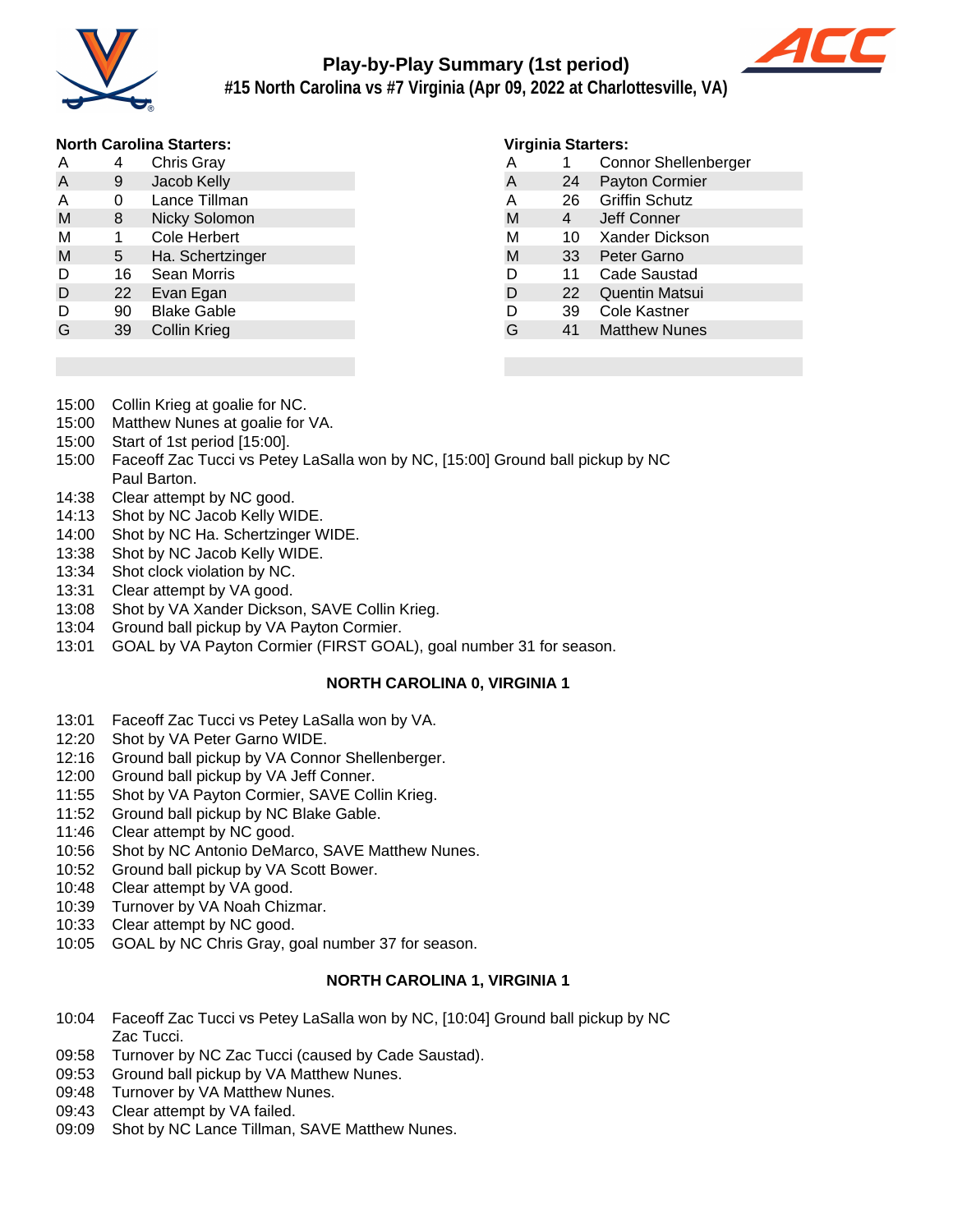



**#15 North Carolina vs #7 Virginia (Apr 09, 2022 at Charlottesville, VA)**

- 09:04 Ground ball pickup by VA Matthew Nunes.
- 08:53 Clear attempt by VA good.
- 08:35 Turnover by VA.
- 08:28 Shot by NC Chris Gray, SAVE Matthew Nunes.
- 08:08 Clear attempt by VA good.
- 07:11 Turnover by VA Connor Shellenberger (caused by Blake Gable).
- 06:46 Clear attempt by NC good.
- 06:24 Shot by NC Jacob Kelly WIDE.
- 06:06 GOAL by NC Chris Gray, goal number 38 for season.

## **NORTH CAROLINA 2, VIRGINIA 1**

- 06:06 Media timeout.
- 06:06 Faceoff Andrew Tyeryar vs Petey LaSalla won by VA, [06:06] Ground ball pickup by VA Jeff Conner.
- 05:56 Turnover by VA Jeff Conner.
- 05:38 Clear attempt by NC failed.
- 05:36 Turnover by NC.
- 05:17 Shot by VA Peter Garno BLOCKED.
- 04:57 Shot by VA Peter Garno, SAVE Collin Krieg.
- 04:50 Ground ball pickup by VA Griffin Schutz.
- 04:12 Shot by VA Payton Cormier, SAVE Collin Krieg.
- 04:08 Ground ball pickup by NC Collin Krieg.
- 03:57 Clear attempt by NC good.
- 03:47 Turnover by NC Jacob Kelly.
- 03:10 Shot by VA Connor Shellenberger WIDE.
- 02:49 Ground ball pickup by VA Jack Simmons.
- 02:48 Shot by VA Jack Simmons WIDE.
- 02:26 Shot clock violation by VA.
- 02:11 Clear attempt by NC failed.
- 02:09 Turnover by NC Evan Egan (caused by Grayson Sallade).
- 01:35 Shot by VA Peter Garno WIDE.
- 01:20 Shot by VA Xander Dickson HIT POST.
- 01:15 Ground ball pickup by NC Paul Barton.
- 01:05 Clear attempt by NC good.
- 00:17 Shot by NC Cole Herbert, SAVE Matthew Nunes.
- 00:05 Clear attempt by VA good.
- 00:01 Ground ball pickup by VA Scott Bower.
- 00:00 End-of-period.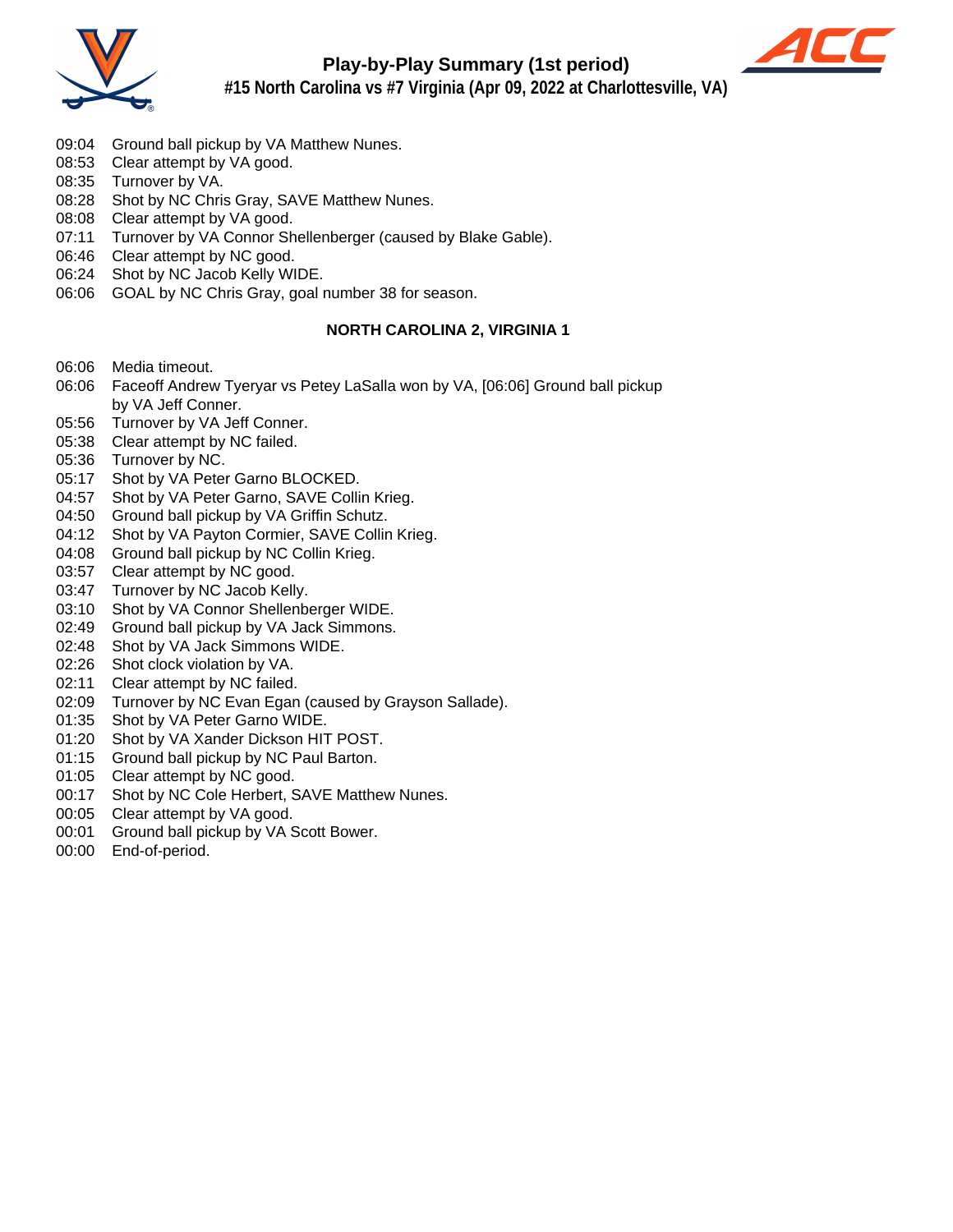

# **Play-by-Play Summary (2nd period)**



**#15 North Carolina vs #7 Virginia (Apr 09, 2022 at Charlottesville, VA)**

- 15:00 Start of 2nd period [15:00].
- 15:00 Faceoff Andrew Tyeryar vs Petey LaSalla won by VA, [15:00] Ground ball pickup by VA Petey LaSalla.
- 14:05 Shot by VA Payton Cormier WIDE.
- 13:49 Clear attempt by NC good.
- 13:46 Turnover by NC Antonio DeMarco (caused by Cole Kastner).
- 13:42 Ground ball pickup by VA Cole Kastner.
- 13:40 Clear attempt by VA good.
- 13:07 Shot by VA Griffin Schutz HIT POST.
- 13:04 Ground ball pickup by NC Dominic Pryor.
- 13:00 Clear attempt by NC good.
- 12:53 Shot by NC Alex Breschi, SAVE Matthew Nunes.
- 12:19 Turnover by NC P.J. Zinsner.
- 12:02 Clear attempt by VA good.
- 11:26 GOAL by VA Evan Zinn, Assist by Xander Dickson, goal number 4 for season.

# **NORTH CAROLINA 2, VIRGINIA 2**

- 11:26 Faceoff Andrew Tyeryar vs Petey LaSalla won by VA, [11:26] Ground ball pickup by VA Petey LaSalla.
- 10:33 Shot by VA Griffin Schutz WIDE.
- 10:18 Shot by VA Xander Dickson, SAVE Collin Krieg.
- 10:13 Clear attempt by NC good.
- 09:19 Shot by NC Chris Gray, SAVE Matthew Nunes.
- 09:13 Clear attempt by VA good.
- 09:05 Shot by VA Connor Shellenberger, SAVE Collin Krieg.
- 08:51 Clear attempt by NC good.
- 08:17 Shot by NC He. Schertzinger WIDE.
- 08:12 Timeout by VA.
- 07:57 GOAL by NC Cole Herbert, Assist by Chris Gray, goal number 12 for season.

# **NORTH CAROLINA 3, VIRGINIA 2**

- 07:57 Faceoff Andrew Tyeryar vs Petey LaSalla won by VA, [07:57] Ground ball pickup by VA Petey LaSalla.
- 07:38 Shot by VA Grayson Sallade HIGH.
- 07:34 Penalty on NC Andrew Tyeryar (OFFSIDE/0:30) Extra-man opportunity.
- 07:12 GOAL by VA Patrick McIntosh (MAN-UP), Assist by Payton Cormier, goal number 4 for season.

## **NORTH CAROLINA 3, VIRGINIA 3**

- 07:12 Faceoff Andrew Tyeryar vs Petey LaSalla won by NC (on faceoff violation).
- 06:19 Ground ball pickup by NC Chris Gray.
- 06:05 Shot by NC Chris Gray WIDE.
- 05:57 Shot by NC Ha. Schertzinger WIDE.
- 05:48 Clear attempt by VA good.
- 05:17 Shot by VA Peter Garno WIDE.
- 04:59 GOAL by VA Griffin Schutz, goal number 14 for season.

## **NORTH CAROLINA 3, VIRGINIA 4**

- 04:59 Faceoff Andrew Tyeryar vs Petey LaSalla won by NC (on faceoff violation).
- 03:47 Shot by NC Jacob Kelly WIDE.
- 03:39 Shot by NC Ryan O'Connell, SAVE Matthew Nunes.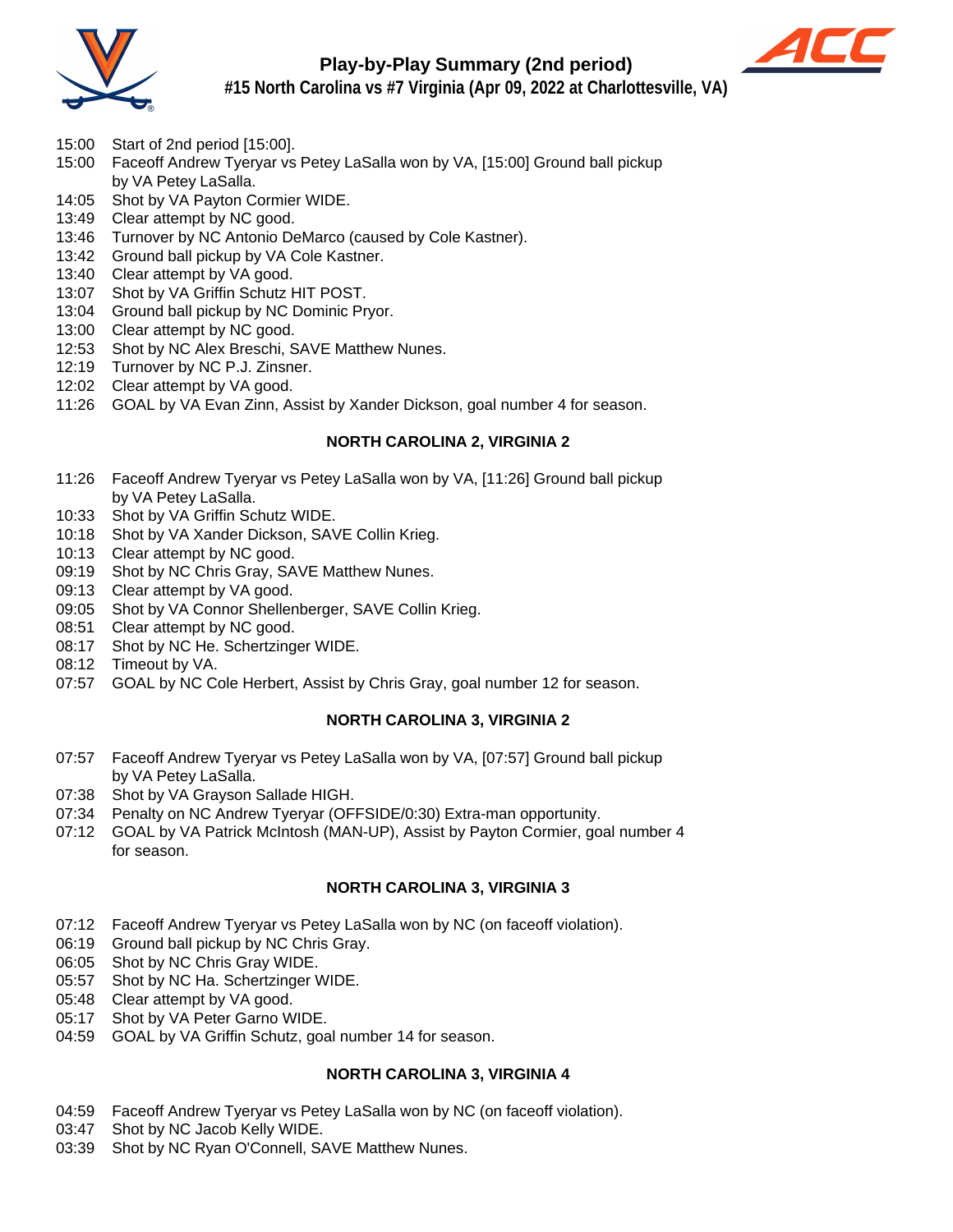

# **Play-by-Play Summary (2nd period)**



**#15 North Carolina vs #7 Virginia (Apr 09, 2022 at Charlottesville, VA)**

- 03:27 Clear attempt by VA good.
- 02:51 Shot by VA Connor Shellenberger HIT POST.
- 02:26 GOAL by VA Payton Cormier, Assist by Jeff Conner, goal number 32 for season.

# **NORTH CAROLINA 3, VIRGINIA 5**

- 02:26 Faceoff Andrew Tyeryar vs Petey LaSalla won by VA.
- 01:27 Shot by VA Will Cory, SAVE Collin Krieg.
- 01:21 Ground ball pickup by NC Blake Gable.
- 01:14 Clear attempt by NC failed.
- 01:13 Turnover by NC Paul Barton.
- 01:01 Ground ball pickup by VA Cade Saustad.
- 00:59 Clear attempt by VA good.
- 00:15 GOAL by VA Payton Cormier, Assist by Connor Shellenberger, goal number 33 for season.

## **NORTH CAROLINA 3, VIRGINIA 6**

- 00:15 Media timeout.
- 00:15 Faceoff Andrew Tyeryar vs Petey LaSalla won by NC, [00:15] Ground ball pickup by NC Connor Maher.
- 00:01 Shot by NC Connor Maher, SAVE Matthew Nunes.
- 00:00 End-of-period.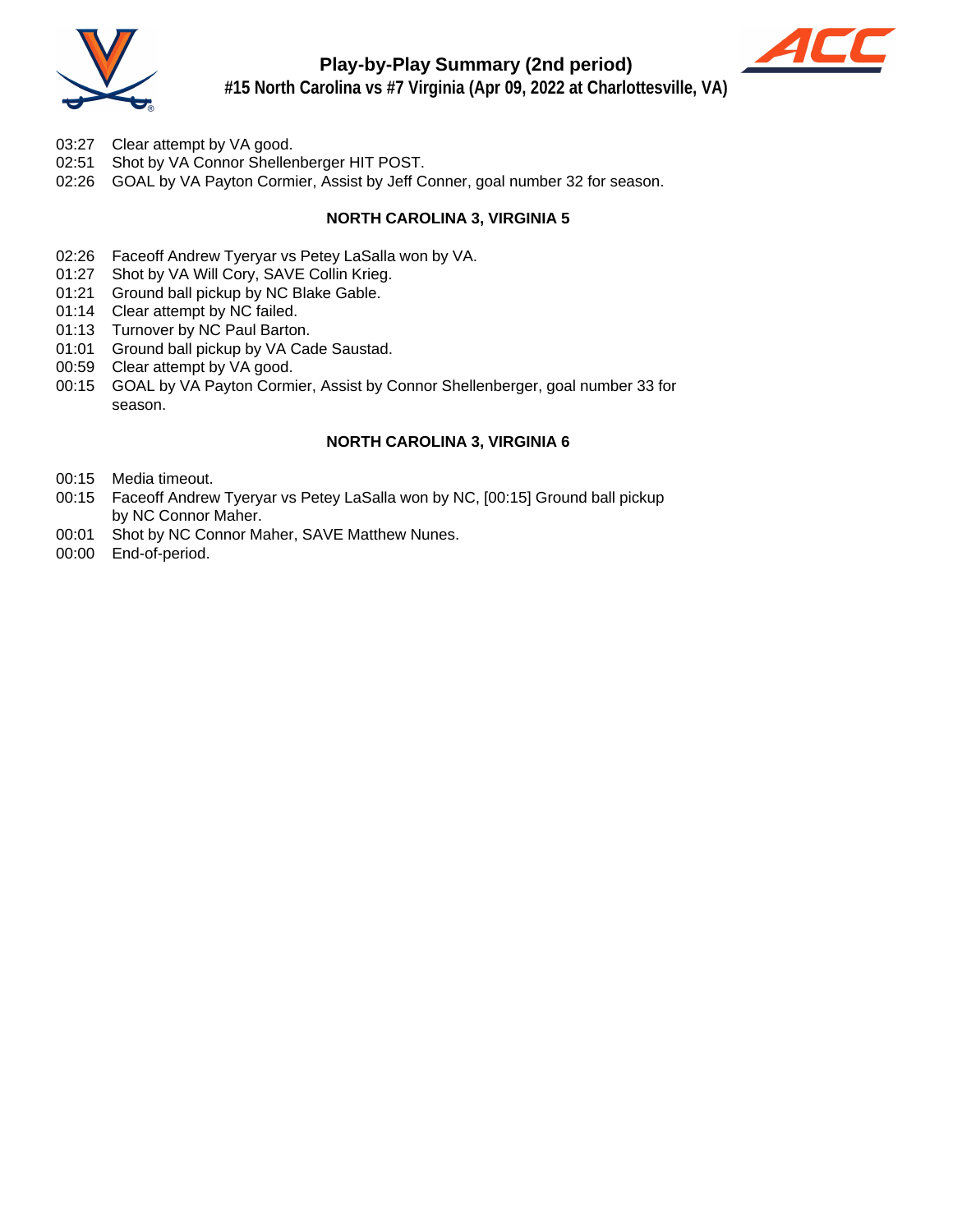

# **Play-by-Play Summary (3rd period)**



**#15 North Carolina vs #7 Virginia (Apr 09, 2022 at Charlottesville, VA)**

- 15:00 Start of 3rd period [15:00].
- 15:00 Faceoff Andrew Tyeryar vs Petey LaSalla won by VA (on faceoff violation).
- 14:30 Shot by VA Peter Garno HIGH.
- 13:52 Shot by VA Connor Shellenberger BLOCKED.
- 13:39 Shot by VA Payton Cormier HIT POST.
- 13:30 Ground ball pickup by NC Paul Barton.
- 13:24 Clear attempt by NC good.
- 12:49 Shot by NC Nicky Solomon BLOCKED.
- 12:45 Ground ball pickup by NC Cole Herbert.
- 12:08 Turnover by NC Nicky Solomon (caused by Cole Kastner).
- 11:59 Ground ball pickup by VA Quentin Matsui.
- 11:51 Clear attempt by VA good.
- 11:13 Turnover by VA Will Cory.
- 10:52 Clear attempt by NC good.
- 10:18 Ground ball pickup by NC Antonio DeMarco.
- 10:16 Shot by NC Antonio DeMarco, SAVE Matthew Nunes.
- 09:16 Shot by VA Jeff Conner, SAVE Collin Krieg.
- 09:04 Clear attempt by NC good.
- 09:01 Turnover by NC Chris Gray (caused by Matthew Nunes).
- 08:57 Ground ball pickup by VA Matthew Nunes.
- 08:55 Clear attempt by VA good.
- 08:52 Shot by VA Connor Shellenberger, SAVE Collin Krieg.
- 08:46 Clear attempt by NC good.
- 08:27 Turnover by NC Nicky Solomon.
- 08:26 Clear attempt by VA good.
- 07:46 Shot by VA Griffin Schutz BLOCKED.
- 07:22 GOAL by VA Jeff Conner, goal number 5 for season.

## **NORTH CAROLINA 3, VIRGINIA 7**

- 07:22 Media timeout.
- 07:22 Faceoff Andrew Tyeryar vs Petey LaSalla won by NC, [07:22] Ground ball pickup by NC Paul Barton.
- 06:17 Shot by NC Ha. Schertzinger, SAVE Matthew Nunes.
- 05:29 Shot by NC Cole Herbert BLOCKED.
- 05:22 Shot by NC Lance Tillman, SAVE Matthew Nunes.
- 05:17 Ground ball pickup by NC Jacob Kelly.
- 05:14 Turnover by NC Jacob Kelly (caused by Grayson Sallade).
- 05:11 Ground ball pickup by VA Mitchell Whalen.
- 05:04 Clear attempt by VA good.
- 04:27 Shot by VA Evan Zinn WIDE.
- 04:01 Shot by VA Xander Dickson WIDE.
- 03:50 Turnover by VA Connor Shellenberger (caused by Sean Morris).<br>03:47 Ground ball pickup by NC Connor Maher.
- Ground ball pickup by NC Connor Maher.
- 03:44 Clear attempt by NC good.
- 03:05 GOAL by NC Chris Gray, goal number 39 for season.

## **NORTH CAROLINA 4, VIRGINIA 7**

- 03:03 Faceoff Andrew Tyeryar vs Petey LaSalla won by NC, [03:03] Ground ball pickup by NC Andrew Tyeryar.
- 02:54 Penalty on VA Mitchell Whalen (TRIPPING/1:00) Extra-man opportunity.
- 02:34 Shot by NC He. Schertzinger HIGH.
- 02:20 Turnover by NC Chris Gray.
- 02:02 Turnover by VA Jeff Conner.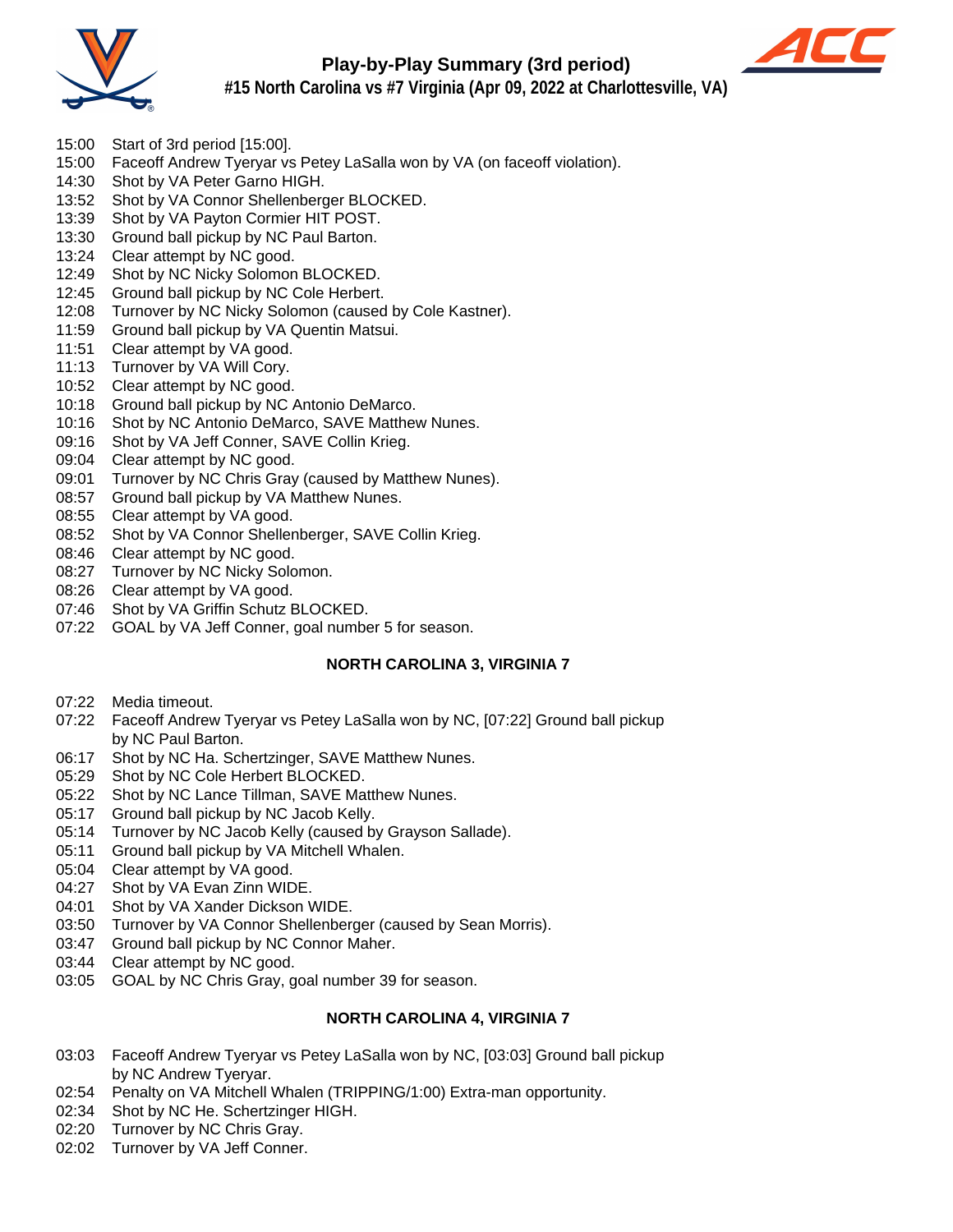



- 01:56 Clear attempt by VA failed.
- 01:05 Shot by NC Jacob Kelly, SAVE Matthew Nunes.
- 00:51 Clear attempt by VA good.
- 00:06 Turnover by VA Jeff Conner (caused by Tyler Schwarz).
- 00:00 Ground ball pickup by NC Tyler Schwarz.
- 00:00 End-of-period.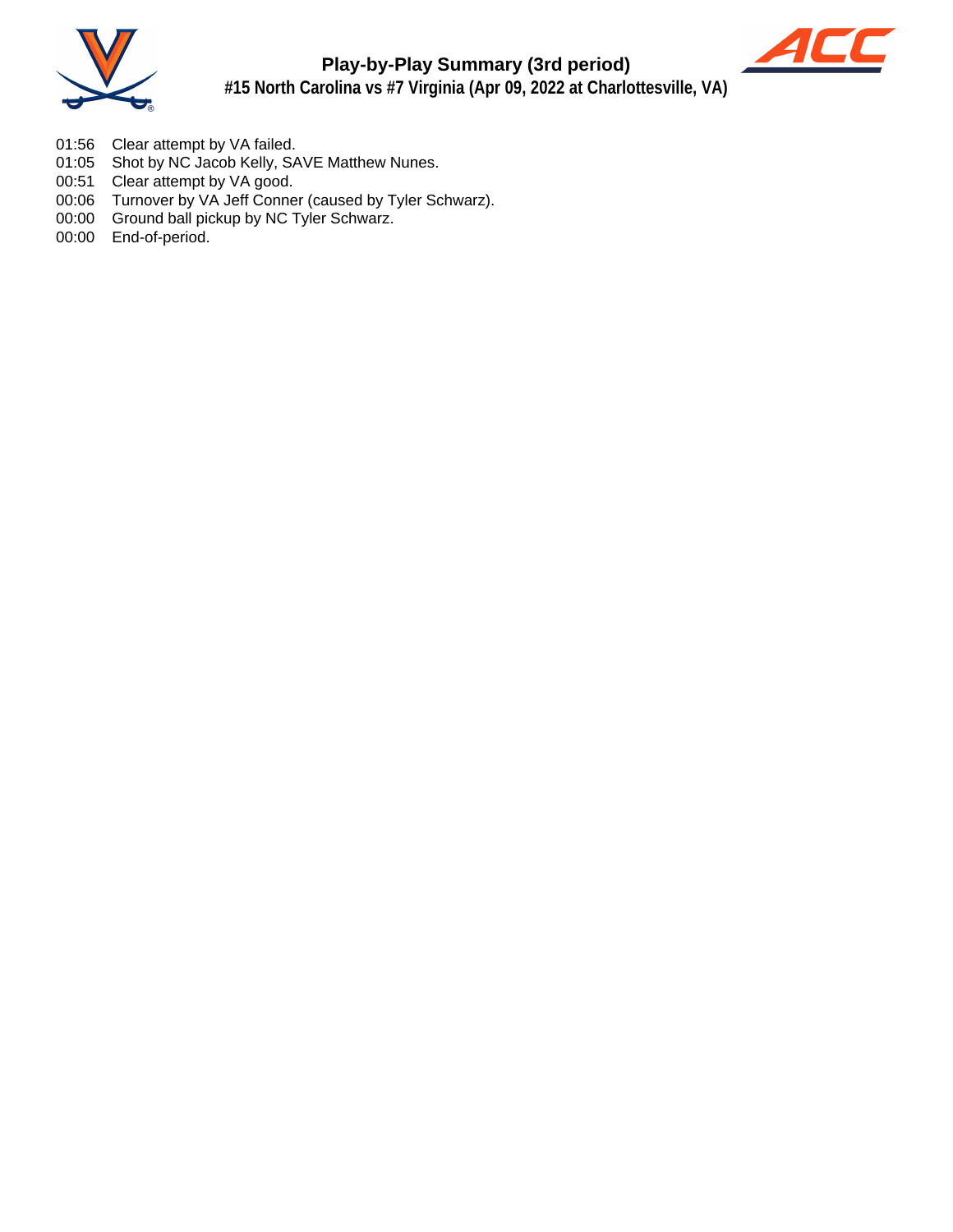

# **Play-by-Play Summary (4th period)**



**#15 North Carolina vs #7 Virginia (Apr 09, 2022 at Charlottesville, VA)**

- 15:00 Start of 4th period [15:00].
- 15:00 Faceoff Zac Tucci vs Petey LaSalla won by VA, [15:00] Ground ball pickup by VA Jeff Conner.
- 13:30 Shot clock violation by VA.
- 13:22 Clear attempt by NC good.
- 13:12 Timeout by NC.
- 13:12 Clear attempt by NC good.
- 12:51 Turnover by NC Chris Gray (caused by Cade Saustad).
- 12:45 Clear attempt by VA good.
- 12:34 Ground ball pickup by VA Cade Saustad.
- 12:10 GOAL by VA Connor Shellenberger, goal number 23 for season.

## **NORTH CAROLINA 4, VIRGINIA 8**

- 12:10 Faceoff Graham Schwartz vs Petey LaSalla won by NC, [12:10] Ground ball pickup by NC Paul Barton.
- 12:04 Turnover by NC Paul Barton.
- 12:03 Clear attempt by NC failed.
- 12:00 Ground ball pickup by VA Scott Bower.
- 11:50 Ground ball pickup by VA Connor Shellenberger.
- 11:46 Turnover by VA Connor Shellenberger (caused by Connor Maher).
- 11:44 Ground ball pickup by NC Evan Egan.
- 11:32 Clear attempt by NC good.
- 11:14 Turnover by NC Ha. Schertzinger.
- 10:52 Clear attempt by VA good.
- 09:54 Turnover by VA Jeff Conner (caused by Blake Gable).
- 09:50 Ground ball pickup by NC Alex Breschi.
- 09:45 Clear attempt by NC failed.
- 09:44 Turnover by NC Dominic Pryor.
- 09:40 Ground ball pickup by VA Payton Cormier.
- 09:39 Timeout by VA.
- 09:09 Shot by VA Griffin Schutz HIGH.
- 08:35 Shot by VA Xander Dickson, SAVE Collin Krieg.
- 07:57 Ground ball pickup by VA Griffin Schutz.
- 07:55 GOAL by VA Griffin Schutz, goal number 15 for season.

## **NORTH CAROLINA 4, VIRGINIA 9**

- 07:55 Faceoff Graham Schwartz vs Petey LaSalla won by VA, [07:55] Ground ball pickup by VA Petey LaSalla.
- 07:00 Shot by VA Payton Cormier HIT POST.
- 06:53 Ground ball pickup by NC Blake Gable.
- 06:50 Clear attempt by NC good.
- 06:26 Shot by NC Lance Tillman WIDE.
- 06:21 Ground ball pickup by NC Chris Gray.
- 06:12 Shot by NC Nicky Solomon WIDE.
- 05:55 Shot by NC Lance Tillman, SAVE Matthew Nunes.
- 05:41 Clear attempt by VA good.
- 04:44 GOAL by VA Payton Cormier, Assist by Jeff Conner, goal number 34 for season.

## **NORTH CAROLINA 4, VIRGINIA 10**

- 04:43 Faceoff Graham Schwartz vs Petey LaSalla won by VA, [04:43] Ground ball pickup by VA Scott Bower.
- 04:27 Clear attempt by VA good.